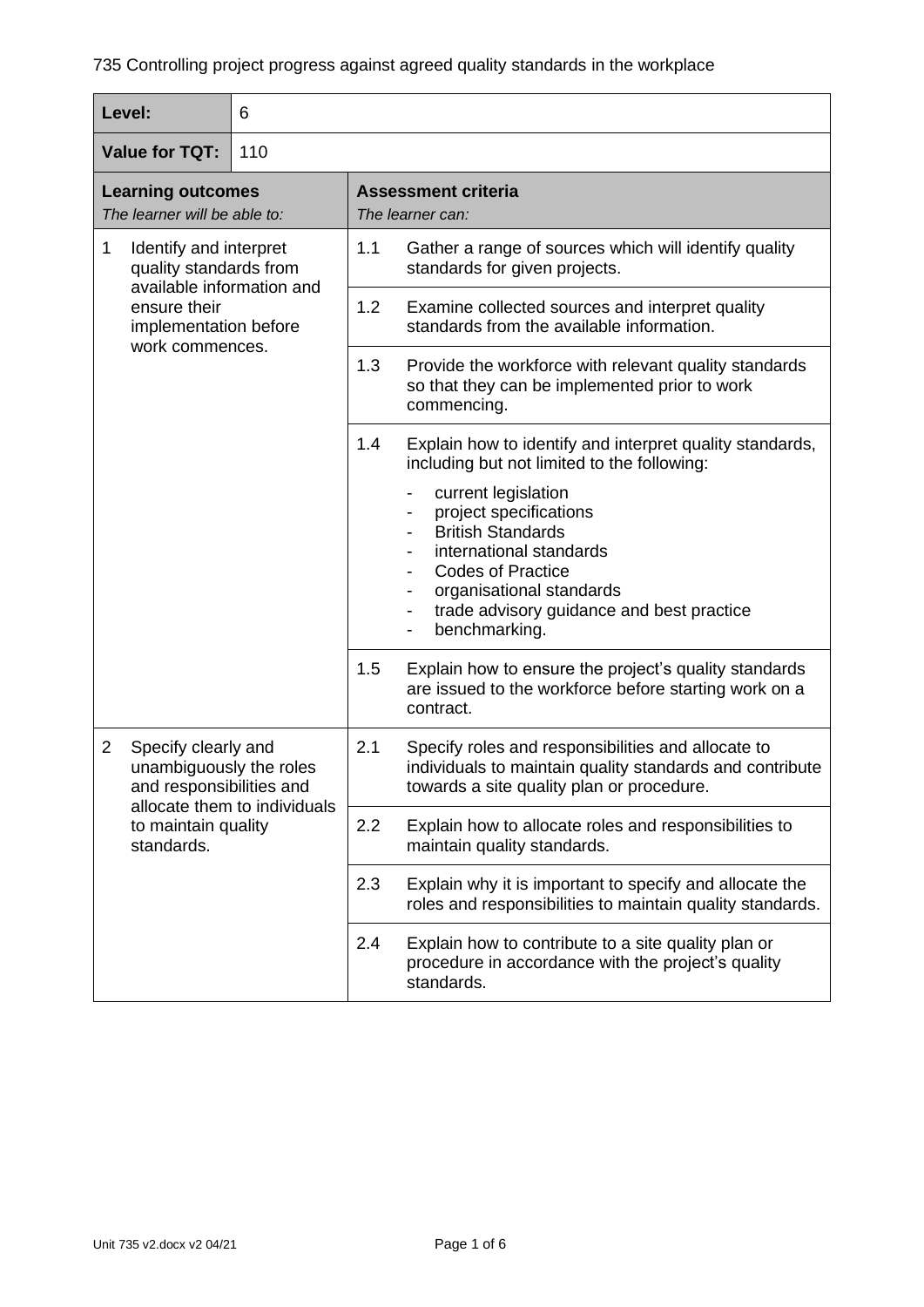| <b>Learning outcomes</b><br>The learner will be able to: |                                                                                                                                   | <b>Assessment criteria</b><br>The learner can: |                                                                                                                                                                                                                                                                                                                                        |
|----------------------------------------------------------|-----------------------------------------------------------------------------------------------------------------------------------|------------------------------------------------|----------------------------------------------------------------------------------------------------------------------------------------------------------------------------------------------------------------------------------------------------------------------------------------------------------------------------------------|
| 3                                                        | Establish systems to<br>inspect and control the<br>quality of the work.                                                           | 3.1                                            | Establish and implement systems that can inspect<br>ongoing and completed work and record the systems<br>adopted.                                                                                                                                                                                                                      |
|                                                          |                                                                                                                                   | 3.2                                            | Describe types of systems and methods that can be<br>implemented to check quality standards.                                                                                                                                                                                                                                           |
|                                                          |                                                                                                                                   | 3.3                                            | Explain how to establish the following systems for<br>inspecting, controlling and recording the quality of<br>work relating to methods of construction, materials,<br>components and their use:                                                                                                                                        |
|                                                          |                                                                                                                                   |                                                | visual inspection<br>-<br>comparison with design requirements<br>comparison with standard documentation<br>checking manufacturer's documentation<br>checking delivery notes<br>-<br>sampling and mock-ups<br>testing<br>$\qquad \qquad \blacksquare$<br>site inspection reports<br>-<br>contractor reports<br>-<br>site meetings.<br>- |
|                                                          |                                                                                                                                   | 3.4                                            | Give reasons why it is important to establish systems<br>for inspecting, controlling and recording the quality of<br>work relating to methods of construction and materials,<br>components and their use.                                                                                                                              |
| 4                                                        | Regularly check that<br>inspections are carried out<br>to ensure that the work<br>conforms to the specified<br>quality standards. | 4.1                                            | Arrange inspections of ongoing and completed work<br>on projects to ensure that work conforms to the<br>specified quality standards.                                                                                                                                                                                                   |
|                                                          |                                                                                                                                   | 4.2                                            | Record acceptance and rejection criteria for given<br>project activities from inspection activities.                                                                                                                                                                                                                                   |
|                                                          |                                                                                                                                   | 4.3                                            | Explain how to check that work relating to methods of<br>construction and materials, components and their use<br>conforms to design requirements and the specified<br>project quality standards.                                                                                                                                       |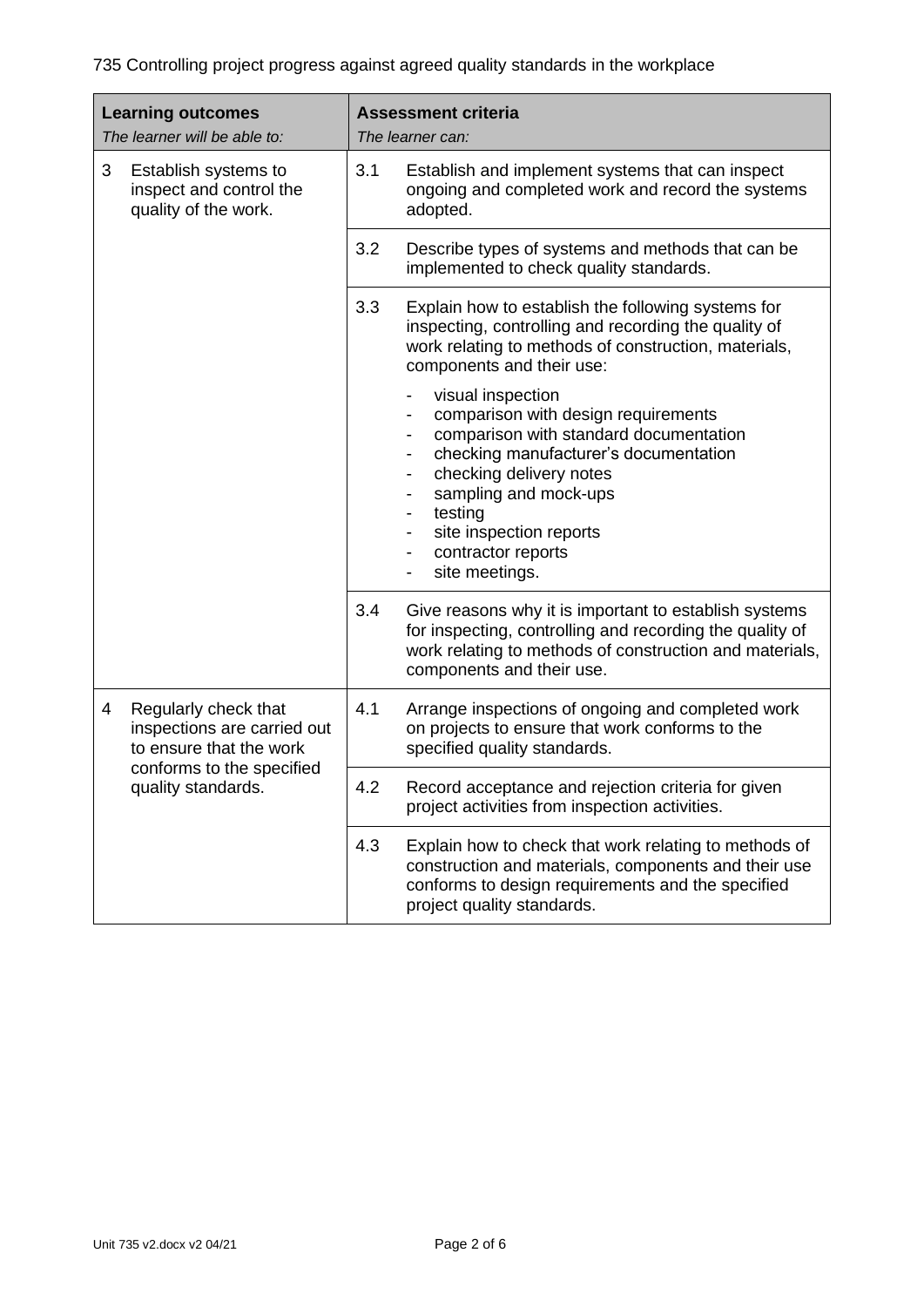| <b>Learning outcomes</b><br>The learner will be able to:                         |     | <b>Assessment criteria</b><br>The learner can:                                                                                                                                                                                                            |  |
|----------------------------------------------------------------------------------|-----|-----------------------------------------------------------------------------------------------------------------------------------------------------------------------------------------------------------------------------------------------------------|--|
| 5<br>Identify and record any<br>work which fails to meet<br>the requirements and | 5.1 | Establish, through investigation and comparison with<br>quality standards, work that is identified as sub-<br>standard.                                                                                                                                   |  |
| specified quality standards<br>and implement corrective<br>action.               | 5.2 | Plan and arrange appropriate corrective actions and<br>ensure records are kept.                                                                                                                                                                           |  |
|                                                                                  | 5.3 | Explain how to identify and record work relating to<br>methods of construction, materials, components and<br>their use that fail to meet the requirements and<br>specified project quality standards.                                                     |  |
|                                                                                  | 5.4 | Explain why it is important to identify, record and<br>report work relating to methods of construction,<br>materials, components and their use, that fail to meet<br>the requirements and specified project quality<br>standards.                         |  |
|                                                                                  | 5.5 | Explain how to implement corrective action where<br>work relating to methods of construction, materials,<br>components and their use fails to meet the<br>requirements and specified project quality standards.                                           |  |
|                                                                                  | 5.6 | Explain how to inform stakeholders following the<br>organisational non-conformance procedures regarding<br>methods of construction, materials, components and<br>their use that fail to meet the requirements and<br>specified project quality standards. |  |
|                                                                                  | 5.7 | Explain why it is important to implement corrective<br>actions in cases of non-conformance.                                                                                                                                                               |  |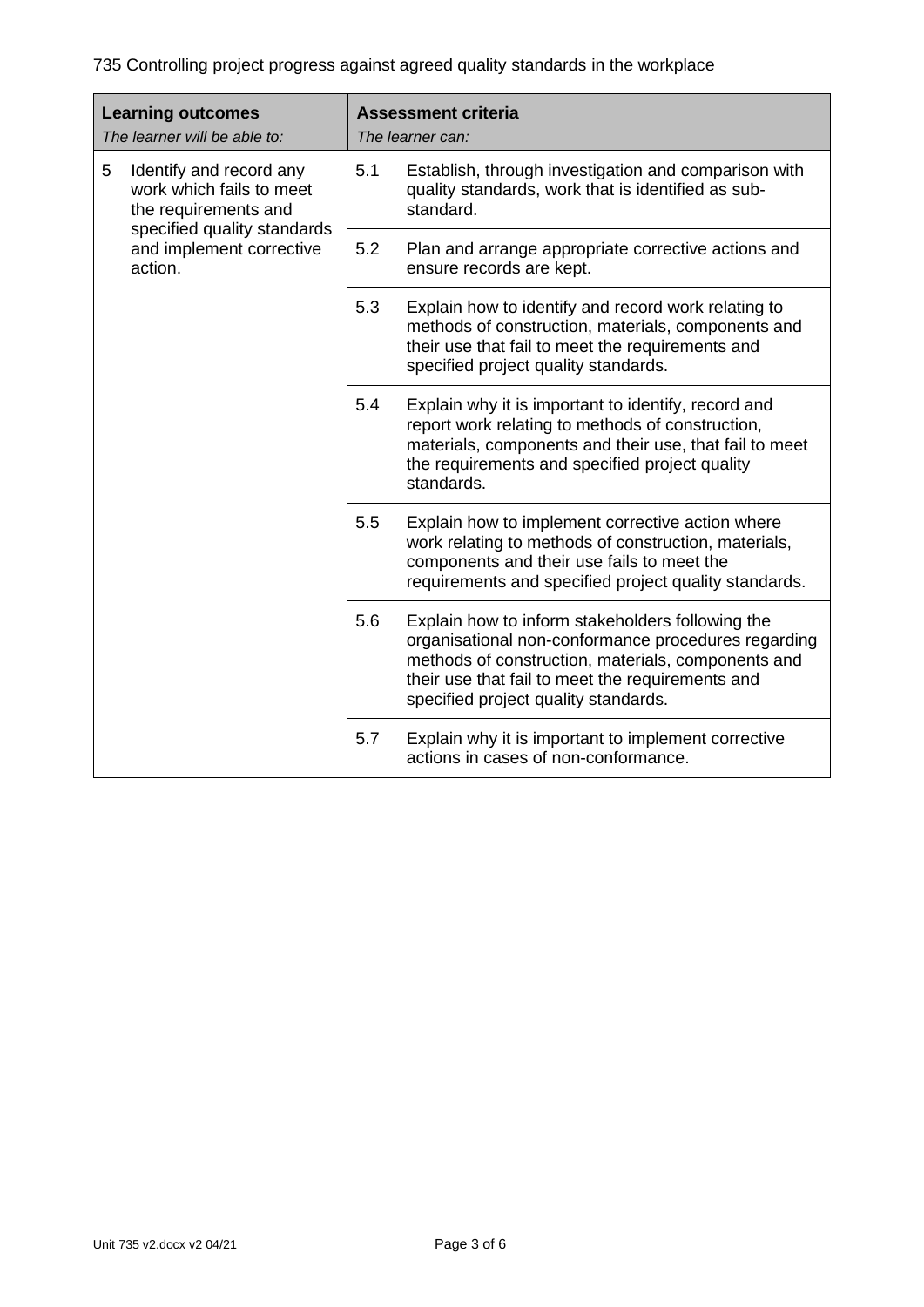| <b>Learning outcomes</b><br>The learner will be able to: |                                                                                                                              | <b>Assessment criteria</b><br>The learner can: |                                                                                                                                                                                                             |
|----------------------------------------------------------|------------------------------------------------------------------------------------------------------------------------------|------------------------------------------------|-------------------------------------------------------------------------------------------------------------------------------------------------------------------------------------------------------------|
| 6                                                        | Inform stakeholders about<br>variations in quality<br>standards and recommend<br>solutions and actions they<br>need to take. | 6.1                                            | Communicate with stakeholders about identified<br>variations in quality standards on given work activities.                                                                                                 |
|                                                          |                                                                                                                              | 6.2                                            | Suggest actions, record and recommend solutions to<br>stakeholders about variations in quality standards for<br>the following:                                                                              |
|                                                          |                                                                                                                              |                                                | effects of quality on the programme<br>effects of quality on safety<br>effects of quality on finished product.                                                                                              |
|                                                          |                                                                                                                              | 6.3                                            | Explain methods and techniques that can be used to<br>inform stakeholders about variations in project quality<br>standards, safety implications and the finish to the<br>product that may affect programme. |
|                                                          |                                                                                                                              | 6.4                                            | Explain how to recommend solutions to stakeholders<br>on the actions required to correct variations.                                                                                                        |
|                                                          |                                                                                                                              | 6.5                                            | Explain ways of recommending improvements to<br>stakeholders, and why it is important to recommend<br>solutions and improvements.                                                                           |
| $\overline{7}$                                           | Identify conflicts between<br>quality standards and refer<br>them to stakeholders for<br>resolution.                         | 7.1                                            | Establish where conflicts lie between the project's<br>quality standards and ongoing work activities.                                                                                                       |
|                                                          |                                                                                                                              | 7.2                                            | Communicate sufficient information about quality<br>standard conflicts to stakeholders for resolution.                                                                                                      |
|                                                          |                                                                                                                              | 7.3                                            | Explain how conflicts between quality standards can<br>be identified and how to refer them to stakeholders.                                                                                                 |
|                                                          |                                                                                                                              | 7.4                                            | Describe why it is important to identify and report<br>conflicting quality standards to stakeholders.                                                                                                       |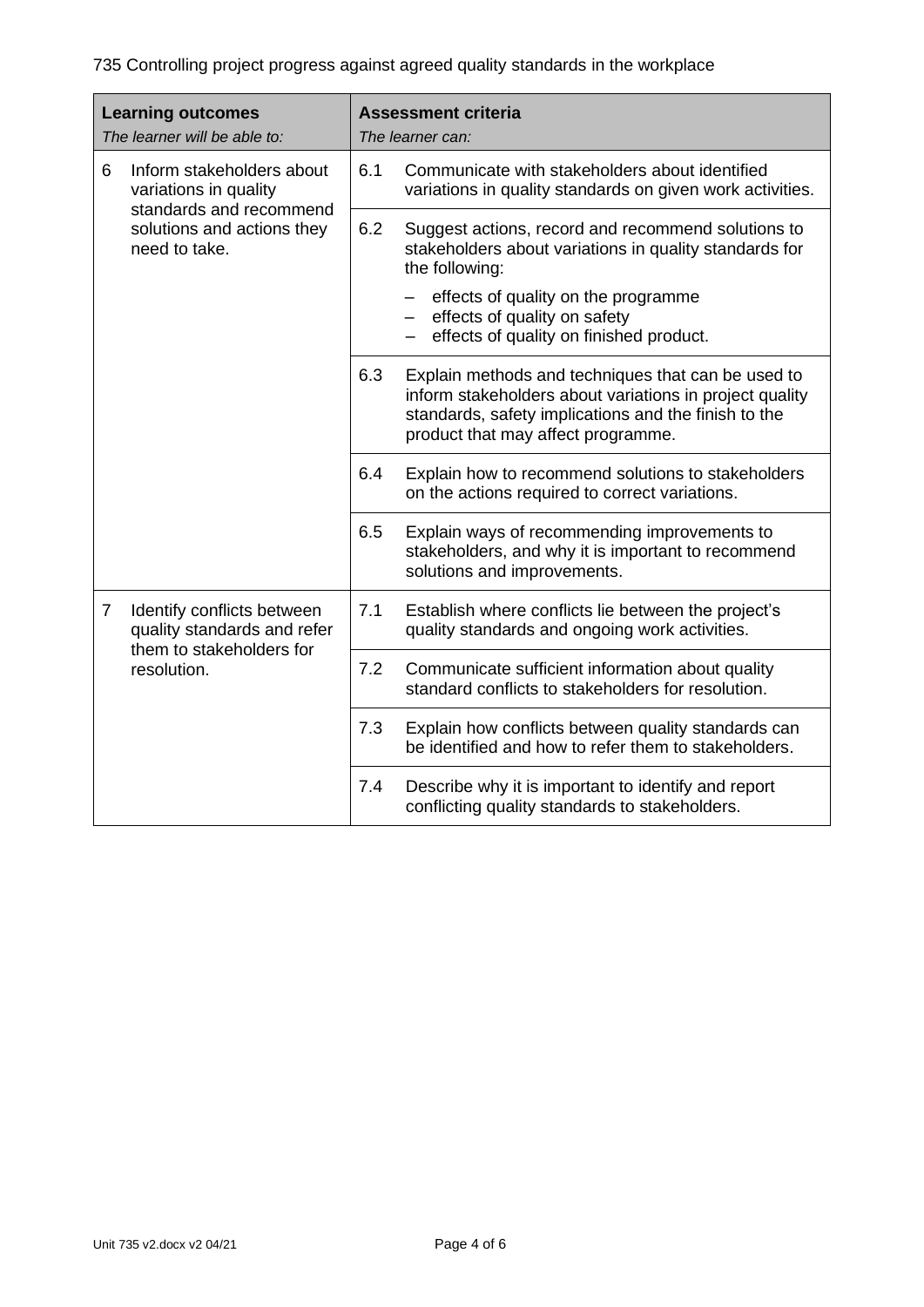| <b>Learning outcomes</b><br>The learner will be able to: |                                                                                                      | <b>Assessment criteria</b><br>The learner can: |                                                                                                                                         |
|----------------------------------------------------------|------------------------------------------------------------------------------------------------------|------------------------------------------------|-----------------------------------------------------------------------------------------------------------------------------------------|
| 8                                                        | Identify improvements from<br>feedback received and<br>record and recommend<br>them to stakeholders. | 8.1                                            | Analyse received feedback against project<br>requirements, record and establish where<br>improvements to quality standards can be made. |
|                                                          |                                                                                                      | 8.2                                            | Explain how possible improvements in project quality<br>standards can be identified from feedback received.                             |
|                                                          |                                                                                                      | 8.3                                            | Explain how to compare possible improvements and<br>how to recommend them to decision makers.                                           |
|                                                          |                                                                                                      | 8.4                                            | Recommend improvements to decision makers.                                                                                              |
|                                                          |                                                                                                      | 8.5                                            | Explain why it is important to identify and recommend<br>improvements to the project quality standards.                                 |
|                                                          |                                                                                                      | 8.6                                            | Explain how to agree and record amendments to the<br>project quality standards with stakeholders.                                       |